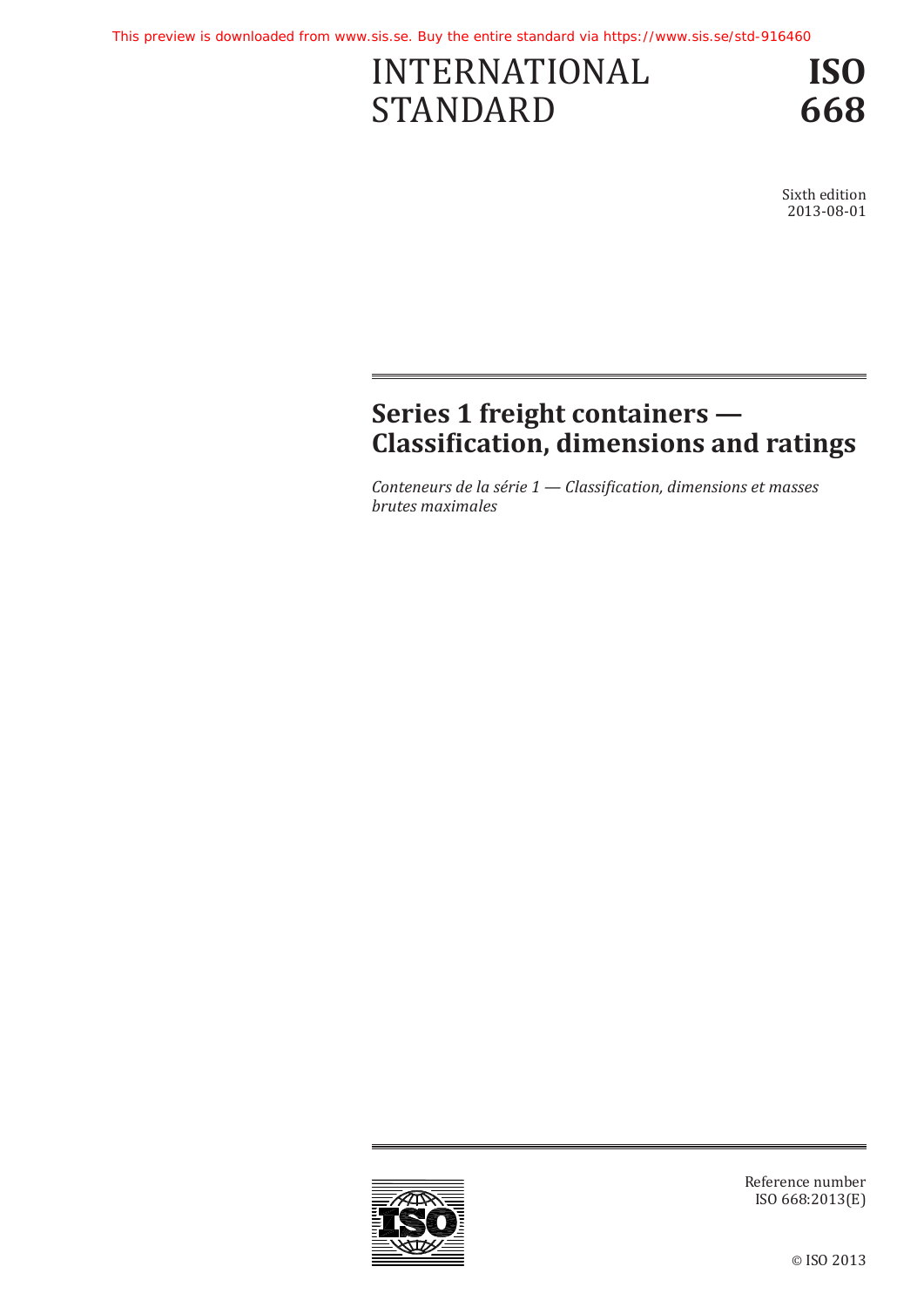

# **COPYRIGHT PROTECTED DOCUMENT**

© ISO 2013

All rights reserved. Unless otherwise specified, no part of this publication may be reproduced or utilized otherwise in any form or by any means, electronic or mechanical, including photocopying, or posting on the internet or an intranet, without prior written permission. Permission can be requested from either ISO at the address below or ISO's member body in the country of the requester.

ISO copyright office Case postale 56 • CH-1211 Geneva 20 Tel. + 41 22 749 01 11 Fax + 41 22 749 09 47 E-mail copyright@iso.org Web www.iso.org

Published in Switzerland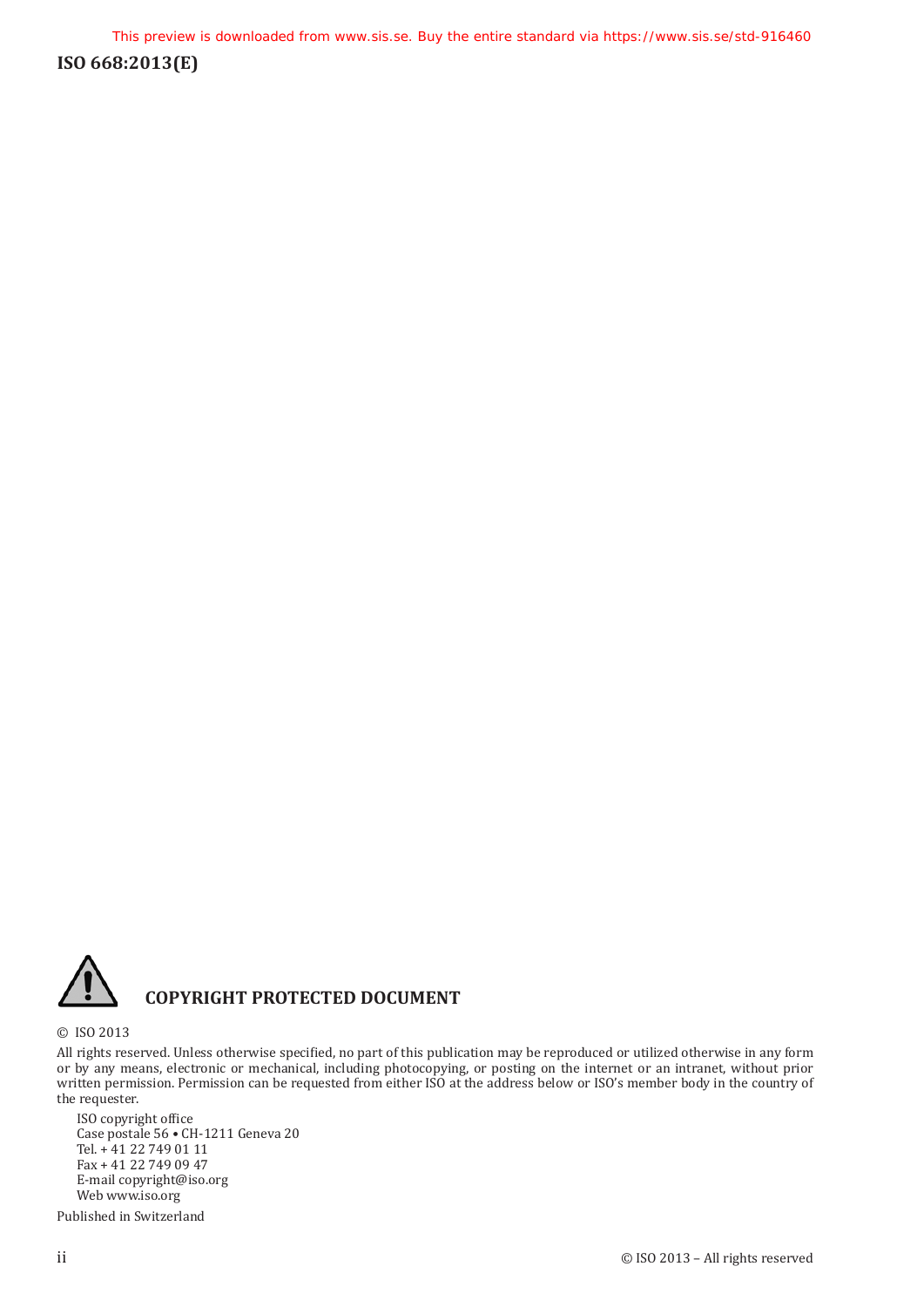Page

# **Contents**

| $\overline{2}$ |            |                                                                                                                                                                                                                                                                                                                |  |  |
|----------------|------------|----------------------------------------------------------------------------------------------------------------------------------------------------------------------------------------------------------------------------------------------------------------------------------------------------------------|--|--|
| 3              |            |                                                                                                                                                                                                                                                                                                                |  |  |
| 4              |            | Classification and designation <b>Election</b> 2014 12:00 12:00 13:00 14:00 14:00 14:00 14:00 14:00 14:00 14:00 14:00 14:00 14:00 14:00 14:00 14:00 14:00 14:00 14:00 14:00 14:00 14:00 14:00 14:00 14:00 14:00 14:00 14:00 14:00 1                                                                            |  |  |
| 5              |            |                                                                                                                                                                                                                                                                                                                |  |  |
|                |            |                                                                                                                                                                                                                                                                                                                |  |  |
|                | 5.3<br>5.4 |                                                                                                                                                                                                                                                                                                                |  |  |
|                |            |                                                                                                                                                                                                                                                                                                                |  |  |
|                |            | Annex B (normative) Details of requirements for load transfer areas in base structures<br>of containers <b>containers containers and the set of containers and the set of containers and the set of containers and the set of containers and the set of containers and the set of containers and the set o</b> |  |  |
|                |            |                                                                                                                                                                                                                                                                                                                |  |  |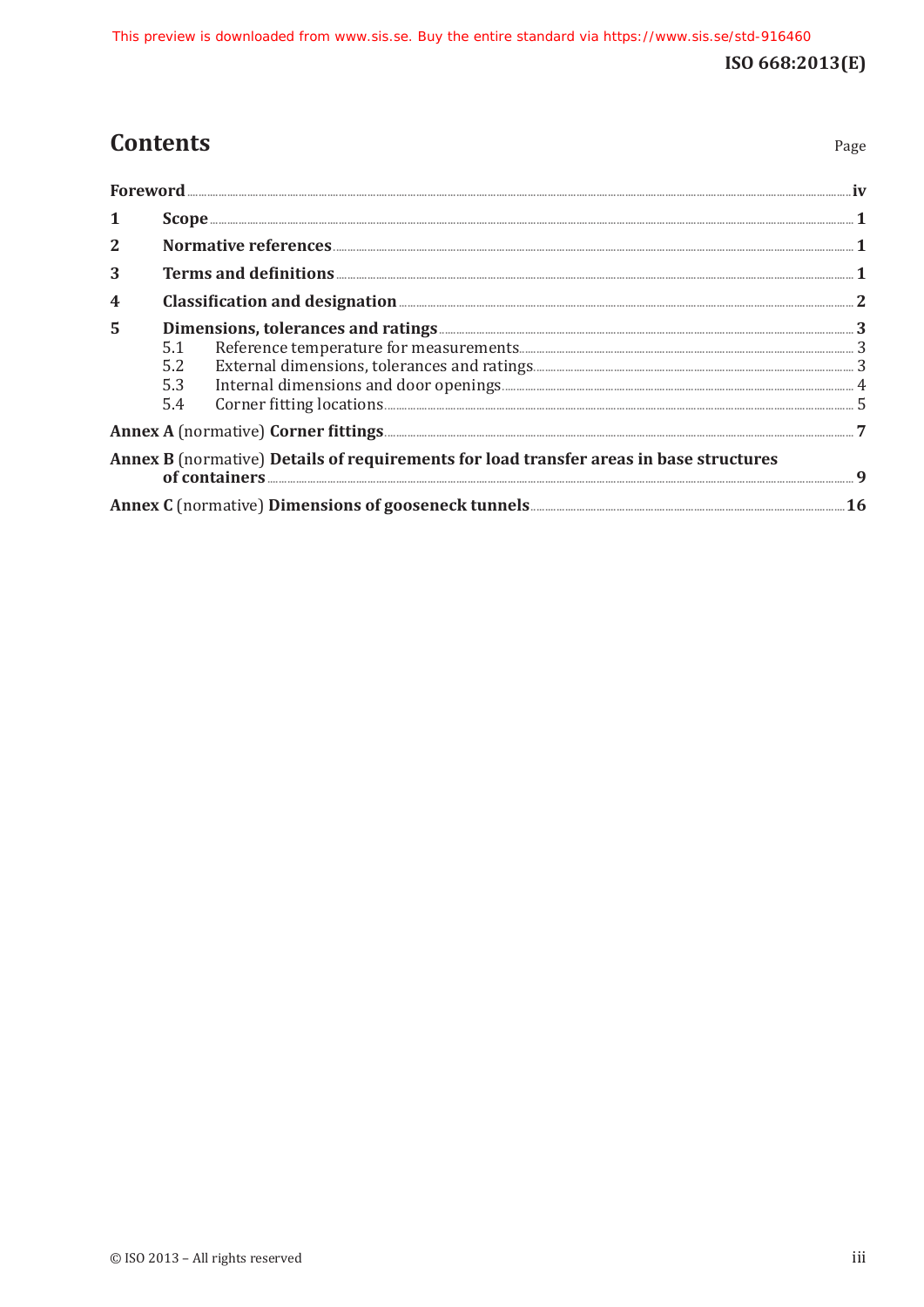# <span id="page-3-0"></span>**Foreword**

ISO (the International Organization for Standardization) is a worldwide federation of national standards bodies (ISO member bodies). The work of preparing International Standards is normally carried out through ISO technical committees. Each member body interested in a subject for which a technical committee has been established has the right to be represented on that committee. International organizations, governmental and non-governmental, in liaison with ISO, also take part in the work. ISO collaborates closely with the International Electrotechnical Commission (IEC) on all matters of electrotechnical standardization.

The procedures used to develop this document and those intended for its further maintenance are described in the ISO/IEC Directives, Part 1. In particular the different approval criteria needed for the different types of ISO documents should be noted. This document was drafted in accordance with the editorial rules of the ISO/IEC Directives, Part 2. [www.iso.org/directives](http://www.iso.org/directives)

Attention is drawn to the possibility that some of the elements of this document may be the subject of patent rights. ISO shall not be held responsible for identifying any or all such patent rights. Details of any patent rights identified during the development of the document will be in the Introduction and/or on the ISO list of patent declarations received. [www.iso.org/patents](http://www.iso.org/patents)

Any trade name used in this document is information given for the convenience of users and does not constitute an endorsement.

The committee responsible for this document is ISO/TC 104, *Freight containers*, Subcommittee SC 1 *General purpose containers.*

This sixth edition cancels and replaces the fifth edition (ISO 668:1995), which has been technically revised. It also incorporates the Amendments ISO 668:1995/Amd1:2005 and ISO 668:1995/Amd2:2005.

Annex A forms an integral part of this International Standard.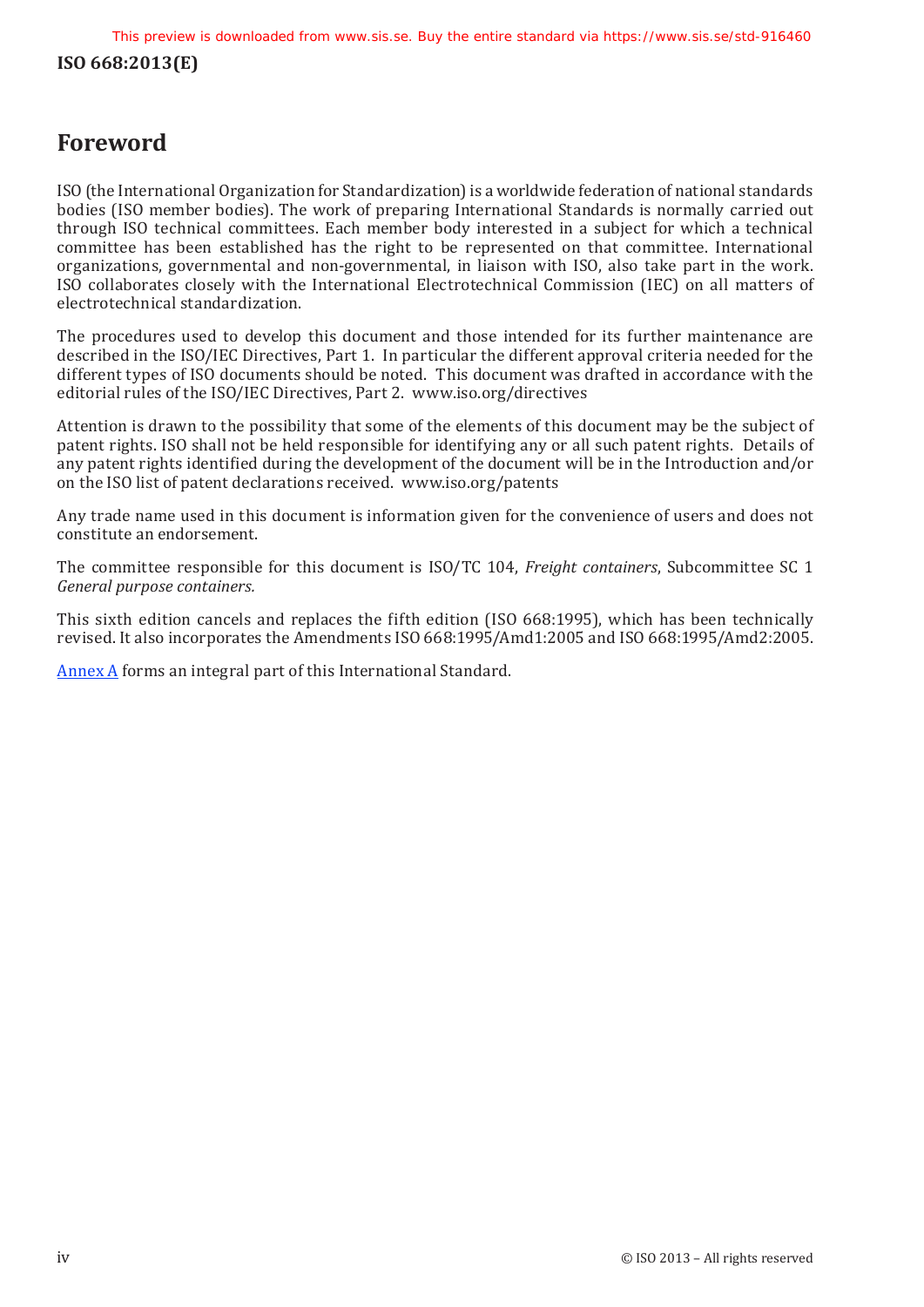# <span id="page-4-0"></span>**Series 1 freight containers — Classification, dimensions and ratings**

## **1 Scope**

This lnternational Standard establishes a classification of series 1 freight containers based on external dimensions, and specifies the associated ratings and, where appropriate, the minimum internal and door opening dimensions for certain types of containers.

These containers are intended for intercontinental traffic.

This International Standard summarizes the external and some of the internal dimensions of series 1 containers. The dimensions of each type of container are defined in the appropriate part of ISO 1496, which is the authoritative document for internal container dimensions.

## **2 Normative references**

The following documents, in whole or in part, are normatively referenced in this document and are indispensable for its application. For dated references, only the edition cited applies. For undated references, the latest edition of the referenced document (including any amendments) applies.

ISO 830:1981, *Freignt containers — Terminology*

ISO 1161, *Series 1 freight containers — Corner fittings — Specification*

ISO 1496-1, *Series 1 freight containers — Specification and testing — Part 1: General cargo containers for general purposes*

ISO 1496-2, *Series 1 freight containers — Specification and testing — Part 2: Thermal containers*

ISO 6346, *Freight containers — Coding, identification and marking*

#### **3 Terms and definitions**

For the purposes of this document, the terms and definitions given in ISO 830:1981 and the following apply.

#### **3.1**

#### **freight container**

article of transport equipment

- a) of a permanent character and accordingly strong enough to be suitable for repeated use;
- b) specially designed to facilitate the carriage of goods by one or more modes of transport, without intermediate reloading;
- c) fitted with devices permitting its ready handling, particularly its transfer from one mode of transport to another;
- d) so designed as to be easy to fill and empty;
- e) having an internal volume of  $1 \text{ m}^3$  (35,3ft<sup>3</sup>) or more

Note 1 to entry: The term "freight container" does not include vehicles or conventional packing.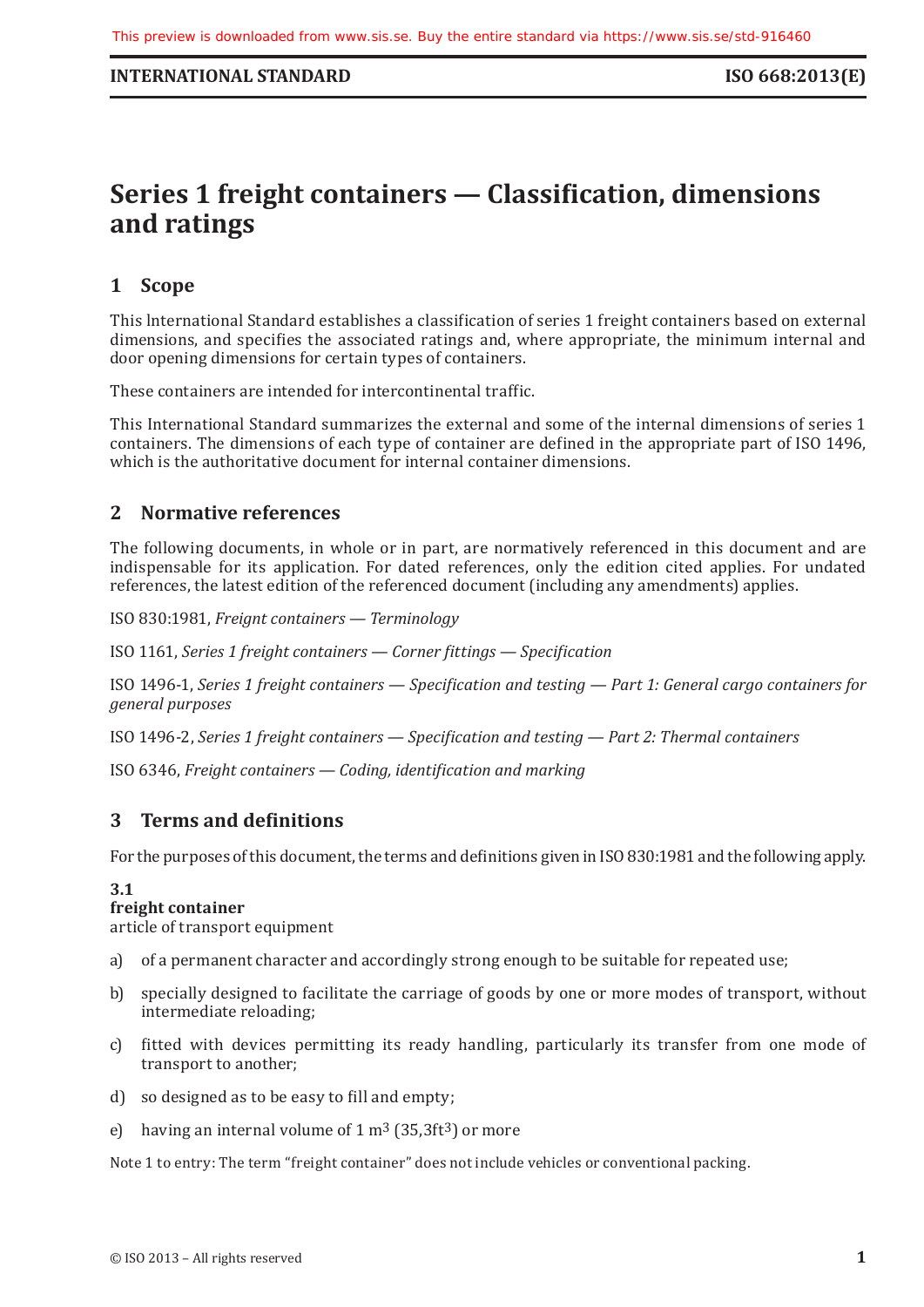#### <span id="page-5-0"></span>**3.2**

#### **ISO container**

freight container complying with all relevant ISO container standards in existence at the time of its manufacture

#### <span id="page-5-1"></span>**3.3**

#### **rating**

#### *R*

gross mass, *R,* of a container which is both the maximum mass for operation and the minimum mass for testing

Note 1 to entry: In some countries, in order to conform to current commercial practice, the term "weight" is used (incorrectly) instead of "mass".

#### **3.4**

#### **nominal dimensions**

dimensions, disregarding tolerances and rounded to the nearest convenient whole number, by which a container may be identified

Note 1 to entry: Nominal dimensions are usually expressed in imperial units.

#### **3.5**

#### **internal dimensions**

dimensions of the largest unobstructed rectangular parallelepiped which could be inscribed in the container if inward protrusions of the top corner fittings are disregarded

Note 1 to entry: Except where otherwise stated, the term "internal dimensions" is synonymous with the term "unobstructed internal dimensions".

#### **3.6**

#### **door opening**

size of the (end) door aperture, i.e. width and height dimensions of the largest parallelepiped which could possibly be passed into the container through the door aperture in question

# **4 Classification and designation**

Series 1 freight containers have a uniform width of 2 438 mm (8 ft).

The nominal lengths are listed in [Table 1](#page-6-1).

Containers 2 896 mm (9 ft 6 in) in height are designated 1EEE, 1AAA and 1BBB.

Containers 2 591 mm (8 ft 6 in) in height are designated 1EE, 1AA, 1BB and 1 CC.

Containers 2 438 mm (8 ft) in height are designated 1A, 1B, 1C and 1D.

Containers less than 2 438 mm (8 ft) in height are designated 1AX, 1BX, 1 CX and 1 DX.

NOTE 1 The letter "X" used in the designation has no specific connotation other than to indicate that the height of the container is between 0 and 2 438 mm (8 ft).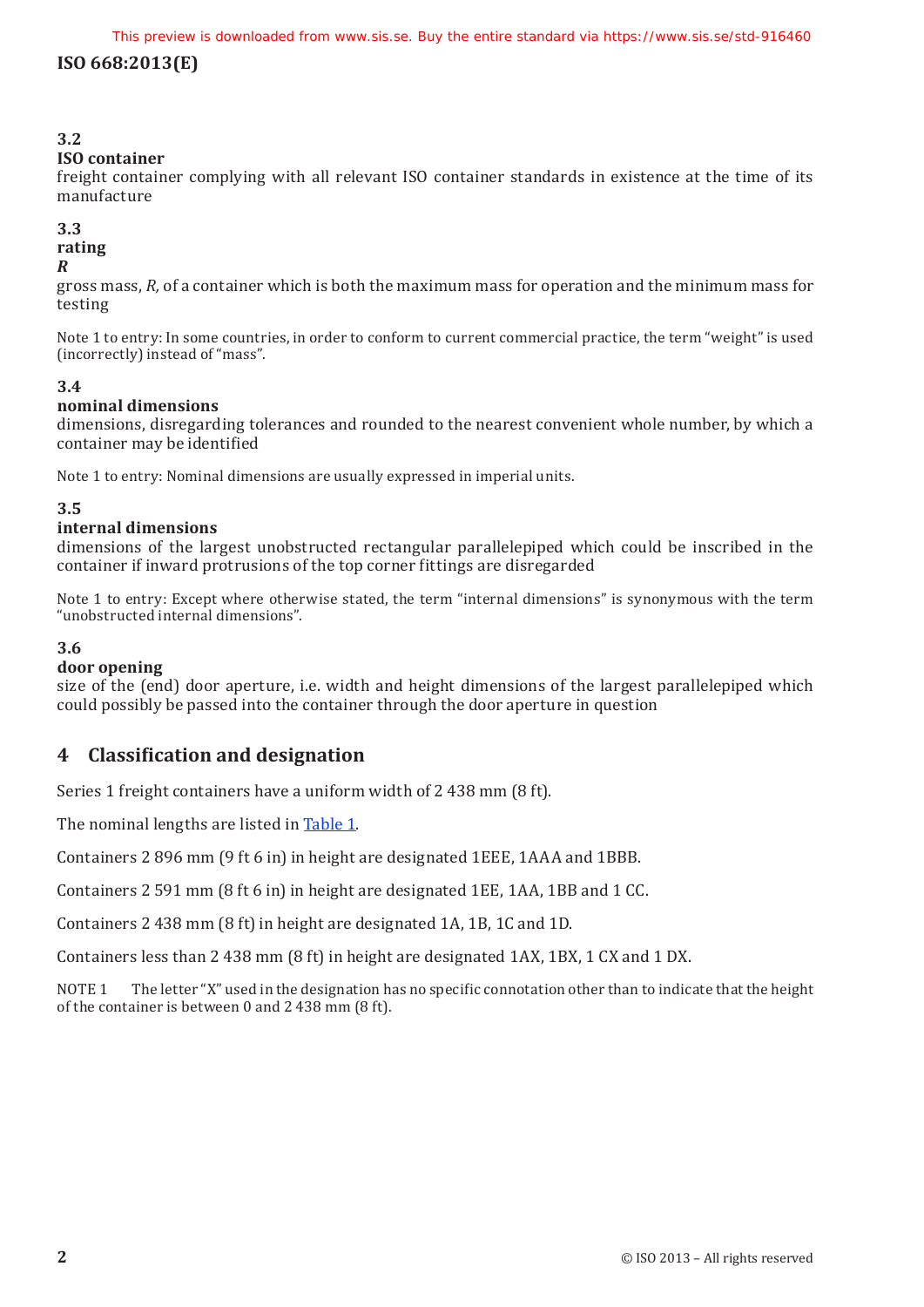<span id="page-6-0"></span>

| Freight container desig-                                                                            | <b>Nominal length</b> |     |  |
|-----------------------------------------------------------------------------------------------------|-----------------------|-----|--|
| nation                                                                                              | m                     | ft  |  |
| 1EEE                                                                                                |                       | 45a |  |
| 1EE                                                                                                 | 13,7a                 |     |  |
| 1AAA                                                                                                |                       | 40a |  |
| 1AA                                                                                                 |                       |     |  |
| 1 A                                                                                                 | 12,2a                 |     |  |
| 1AX                                                                                                 |                       |     |  |
| 1BBB                                                                                                |                       | 30  |  |
| 1 <sub>BB</sub>                                                                                     |                       |     |  |
| 1B                                                                                                  | 9,1                   |     |  |
| 1 <sub>BX</sub>                                                                                     |                       |     |  |
| 1CC                                                                                                 | 6,1                   | 20  |  |
| 1 <sub>C</sub>                                                                                      |                       |     |  |
| 1CX                                                                                                 |                       |     |  |
| 1D                                                                                                  |                       |     |  |
| 1DX                                                                                                 | 3,00                  | 10  |  |
| In certain countries there are legal limitations to the<br>a<br>overall length of vehicle and load. |                       |     |  |

# <span id="page-6-1"></span>**Table 1 — Nominal lengths**

# **5 Dimensions, tolerances and ratings**

#### **5.1 Reference temperature for measurements**

The dimensions and tolerances apply when measured at the temperature of 20 °C (68 °F); measurements taken at other temperatures shall be adjusted accordingly.

#### **5.2 External dimensions, tolerances and ratings**

#### **5.2.1 External dimensions and tolerances**

The external dimensions and permissible tolerances given in Table 2 are applicable to all types of containers, except that a reduced height is permissible for tank, open top, bulk, platform and platformbased type containers.

#### **5.2.2 Ratings**

The ratings given in Table 2 are applicable to all types of containers, except that for particular traffic higher values are permissible for 1 BBB, 1 BB, 1 B, 1 BX, 1 CC, 1 C and 1 CX containers of any type. Such containers are considered as ISO containers provided that their maximum gross mass (*R*) does not exceed 30 480 kg and that they are tested and marked to these ratings (see [3.3\)](#page-5-1)*.*

**WARNING — Recognizing that there will always be a need for special containers for particular traffic, attention is drawn to the fact that numerous containers exist which have length and width dimensions similar to those of ISO series 1 containers but have ratings and/or heights in excess of those defined by this International Standard. This may include containers having maximum gross masses in excess of the ratings in Table 2. They may not, therefore, be fully intermodal worldwide and their operation could require special arrangements.**